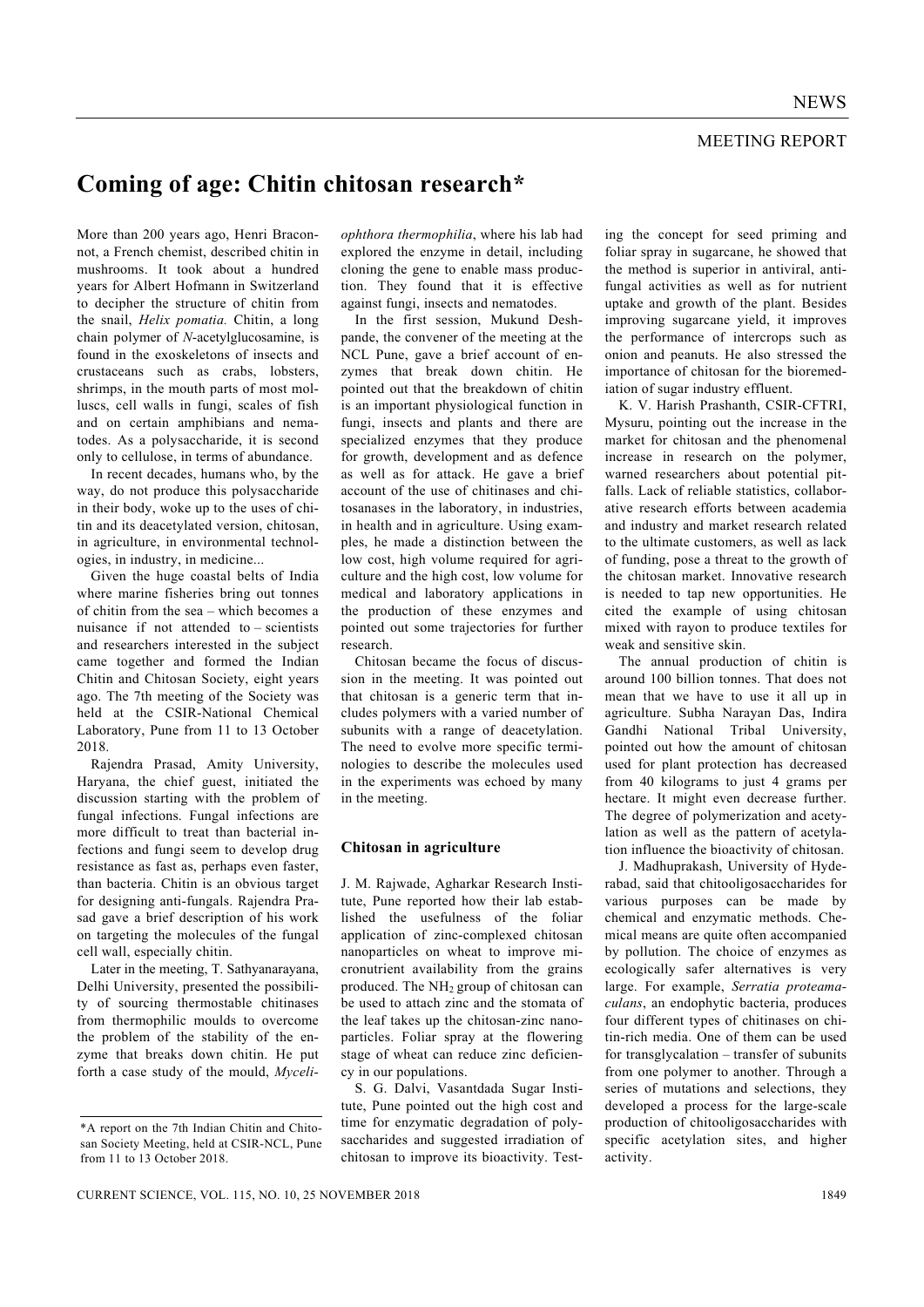## **Chitosan in health and medicine**

Vandana Ghormade, Agharkar Research Institute, Pune enumerated the properties of chitosan that make it a polymer of choice in many medical applications. Chitosan is mucoadhesive, has high permeability; it is biocompatible, biodegradable, non-antigenic, non-toxic... Polymeric chitosan nanoparticles are stable, entrap drugs efficiently and are released in a slow, sustained manner. The nanoparticles have large surface area for easy attachment and fast mass transfer and can thus be used to deliver not only drugs but also plasmids, genes and small oligonucleotides, and proteins. They are easy to synthesise with various options: ionic gelation (for insulin, BSA, cyclosporine A, rifampicin), coacervation (for DNA), precipitation emulsion (for gadopentetic acid), coalescence reverse micellar (fordoxorubicin)... The cadmium–tellurium quantum dots embedded in chitosan nanoparticles make them almost non-toxic and they are used in bioimaging. However, size heterogeneity and dispersity of polymeric nanoparticles affect their overall charge, loading efficiency and controlled drug release, she pointed out. The microfluidic method offers controlled movement of reactants and their reaction in precise reduced volumes to yield monodispersed nanoparticles. Drug loading was high and release was slow and sustained in the case of chip synthesized nanoparticles. Coating of magnetic nanoparticles for improved dispersibility and drug loading has been used in breast cancer to combine pharmacological and thermal treatments. However, only chitosan wound dressings have FDA approval. The source, the characteristics and purity of chitosan are factors that need focused attention from researchers.

 N. Selvamurugan, S.R.M. Institute of Science and Technology, talked about experiments in bone tissue regeneration. His team designed different types of scaffolds that incorporate chitosan nanoparticles. They loaded the chitosan nanoparticles with microRNAs, known to be involved in bone tissue differentiation, and with different phytochemicals that have osteogenic properties and demonstrated the value of using such approaches to regenerate tissues.

 J. Venkatesan, Yenepoya Research Center, Mangaluru used chitosan-single walled CNT composites and checked chi-

tosan–alginate–fucoidan interaction for bone regeneration. Chitosan composite scaffolds with bioceramics, growth factors and stem cells, will have applications in the field of bone tissue engineering. But the road from research and development through regulatory issues to commercialization is not really a joy ride, he pointed out.

 Shruthi Eshwar, KLES Institute of Dental Sciences, Bengaluru talked about the uses of chitosan in dentistry. She compared the use of chitosan with the traditional EDTA in smear layer removal and found that 0.2% chitosan is as effective as 17% EDTA. She also compared the use of conventional glass ionomer cement against chitosan-modified glass ionomer cement and found that, though the setting time increased, incorporating chitosan reduces bacterial load in saliva and is, thus, safer for use. She compared low molecular weight chitosan and commercially available denture cleanser on the candidal biofilm formed on dentures and found that chitosan is an effective dental cleanser. Experiments also showed that chitosan, incorporated in dentine hypersensitivity agents, reduces pain perception. Chitosan with concentrated growth promoters also showed promise in alveolar bone regeneration. A pilot study with chitosan gel with concentrated growth promoters from the patients themselves showed that healing after extraction and implants is better with chitosan.

 Prajakta Dandekar Jain, Institute of Chemical Technology, Mumbai talked about the protective effect of chitosan nanoparticles on labile therapeutic molecules for enhancing their intracellular delivery. His lab prepared chitosan nanoparticles incorporating therapeutic molecules such as siRNA and amphotericin B, using ionotropic gelation. The nanoparticles were internalized by cells through passive diffusion, irrespective of cell lines. After dissociation of the drugs from the nanoparticles, the cells retained them without any impact on the integrity and viability of the cells. Experiments with small RNAs, that interfere with protein expression, showed that they can be delivered using chitosan nanoparticles to silence specific genes. This opens up a plethora of applications in individualized treatments targeting genes of tuberculosis bacteria, cancers and some genetic diseases.

 M. V. Badiger, NCL Pune, situated chitosan in the context of polymer hydrogels in general. Many biopolymers can form 'smart' hydrogels that respond to stimuli – a change in the environment. Chitosan has some of the most important properties for a hydrogel for biomedical applications. Badiger discussed the development of PEG-g-Chitosan as injectable gel for sustained release in his lab. He also discussed the various techniques used for investigating smart hydrogels.

 It was clear from the proceedings that, while marine sources of chitin would play the role of raw material for applications in agriculture and environment, chitin–chitosan from fungal sources would be important in medical applications. Positioning itself between glucose and amino acid metabolism, chitin synthesis would thus need the attention of researchers and industrialists seeking to produce high amounts of chitosan of uniform quality. Narayan S. Punekar, IIT Bombay gave important insights into chitin synthesis in *Aspergillus niger.*

## **Environmental technologies**

S. Meenakshi, The Gandhigram Rural Institute, Dindugal discussed the problem of fluorosis and the need to find cost effective methods to remove fluorides from water. She gave an account of strategies using chitosan. Alumina–chitosan composites, hydrotalcite–chitosan composites, polyamidoamine functionalized chitosan beads and chitosan/acrylonitrile – divinylbenzene–vinyl benzyl chloride resin blends were used to remove fluoride. The adsorbents can be regenerated and are thus cost effective, she said.

 She also described methods for removing heavy metals using chitosan with combinations of other materials. Besides heavy metals, other common pollutants such as nitrates, phosphates, melamine, dyes, etc. can also be removed using chitosan combined with appropriate materials. She gave examples of strategies that her lab has used with success. She also recounted methods to extract oil from oil spills using chitosan. Besides addressing environmental issues, chitosan can also be used to fight corrosion in industries.

#### **Awards conferred**

To honour the researchers who made significant contributions to chitin–chitosan research, the Society has constituted awards. Marine Marshal, a company that